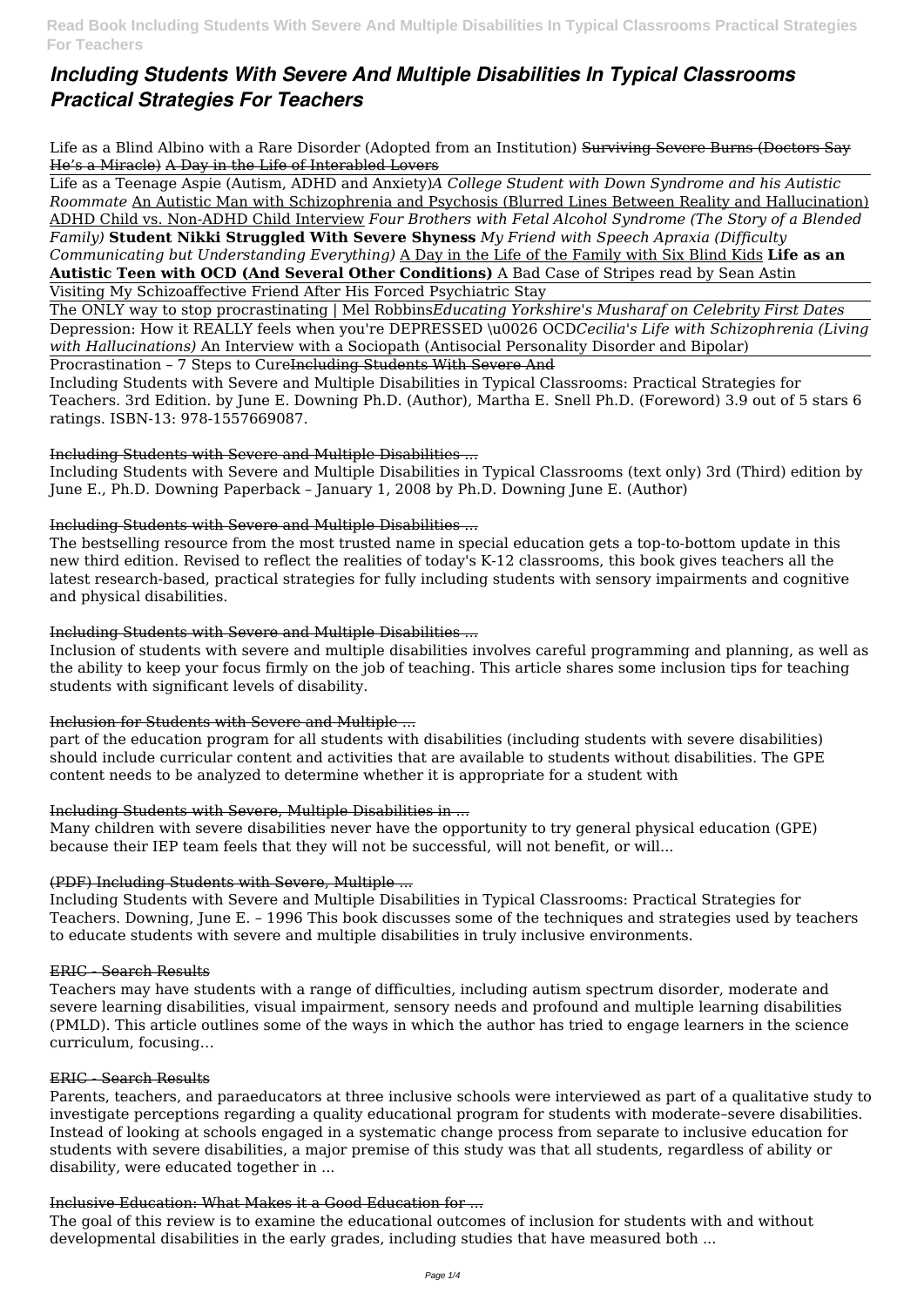#### (PDF) Including students with developmental disabilities ...

Find many great new & used options and get the best deals for Including Students with Severe and Multiple Disabilities in Typical Classrooms : Practical Strategies for Teachers by June E. Downing (2008, Trade Paperback) at the best online prices at eBay! Free shipping for many products!

States that including students with severe disabilities in regular classes provides an opportunity for educators to reflect on the nature and characteristics of these learners. Asserts that teachers must reevaluate the process by which they determine learner outcomes. Provides a guide for these activities and a review of inclusive education.

#### Including Students with Severe and Multiple Disabilities ...

Educating students with severe disabilities: Foundational concepts and practices. In F. Brown, J. McDonnell, & M. E. Snell (Eds.), Instruction of students with severe disabilities: Meeting the needs of children and youth with intellectual disabilities, multiple disabilities, and autism spectrum disorders (9th ed., pp. 1-27). Pearson.

#### Giangreco Resources: Inclusion in General Education ...

#### Including Students with Severe Disabilities (updated July ...

Including Students with Severe Disabilities in School-Wide Positive Behavioral Interventions and Supports: Perceptions of State Coordinators Eric Landers, Ginevra Courtade, and Diane Ryndak Research and Practice for Persons with Severe Disabilities 2012 37 : 1 , 1-8

#### Including Students with Severe Disabilities in School-Wide ...

Educating Students with Severe and Multiple Disabilities When compared to their peers, most students with severe and multiple disabilities learn more slowly, forget more readily, and experience problems generalizing skills from situation to situation. These characteristics are best addressed when educators follow accepted practices.

#### Severe and Multiple Disabilities, Education of individuals ...

Journal of the Association for Persons with Severe Handicaps, 19 (3), 200-214. 3. Similar results were found in a study of a small group of students with severe disabilities. Some of the students were placed in general education and some were in a self-contained classroom.

#### 7 Essential Research Studies on Inclusive Education ...

Evidence-Based Practices for Students with Severe Disabilities. Participants will understand that students with severe developmental disabilities will also need some intensive, systematic instruction to learn priority content, which can be embedded in the milieu of a general education classroom.

#### Evidence-Based Practices for Students with Severe ...

Including disabled students in regular classrooms benefits many of them, and teaches lessons of empathy and acceptance to their classmates. But some say such inclusion slows progress for all students and denies disabled kids the services they need.

#### Including children with disabilities at school: good for ...

The purpose was to examine an inclusive physical education kindergarten class containing a child with severe spastic diplegic cerebral palsy. An adapted physical educator served as a human resource. Participants were a kindergartner (6 years of age) with severe disability, 20 nondisabled peers (5-6 years of age), an adapted physical educator ...

Life as a Blind Albino with a Rare Disorder (Adopted from an Institution) Surviving Severe Burns (Doctors Say He's a Miracle) A Day in the Life of Interabled Lovers

Life as a Teenage Aspie (Autism, ADHD and Anxiety)*A College Student with Down Syndrome and his Autistic*

*Roommate* An Autistic Man with Schizophrenia and Psychosis (Blurred Lines Between Reality and Hallucination) ADHD Child vs. Non-ADHD Child Interview *Four Brothers with Fetal Alcohol Syndrome (The Story of a Blended Family)* **Student Nikki Struggled With Severe Shyness** *My Friend with Speech Apraxia (Difficulty Communicating but Understanding Everything)* A Day in the Life of the Family with Six Blind Kids **Life as an Autistic Teen with OCD (And Several Other Conditions)** A Bad Case of Stripes read by Sean Astin Visiting My Schizoaffective Friend After His Forced Psychiatric Stay The ONLY way to stop procrastinating | Mel Robbins*Educating Yorkshire's Musharaf on Celebrity First Dates* Depression: How it REALLY feels when you're DEPRESSED \u0026 OCD*Cecilia's Life with Schizophrenia (Living with Hallucinations)* An Interview with a Sociopath (Antisocial Personality Disorder and Bipolar) Procrastination – 7 Steps to CureIncluding Students With Severe And Including Students with Severe and Multiple Disabilities in Typical Classrooms: Practical Strategies for Teachers. 3rd Edition. by June E. Downing Ph.D. (Author), Martha E. Snell Ph.D. (Foreword) 3.9 out of 5 stars 6 ratings. ISBN-13: 978-1557669087.

Including Students with Severe and Multiple Disabilities ...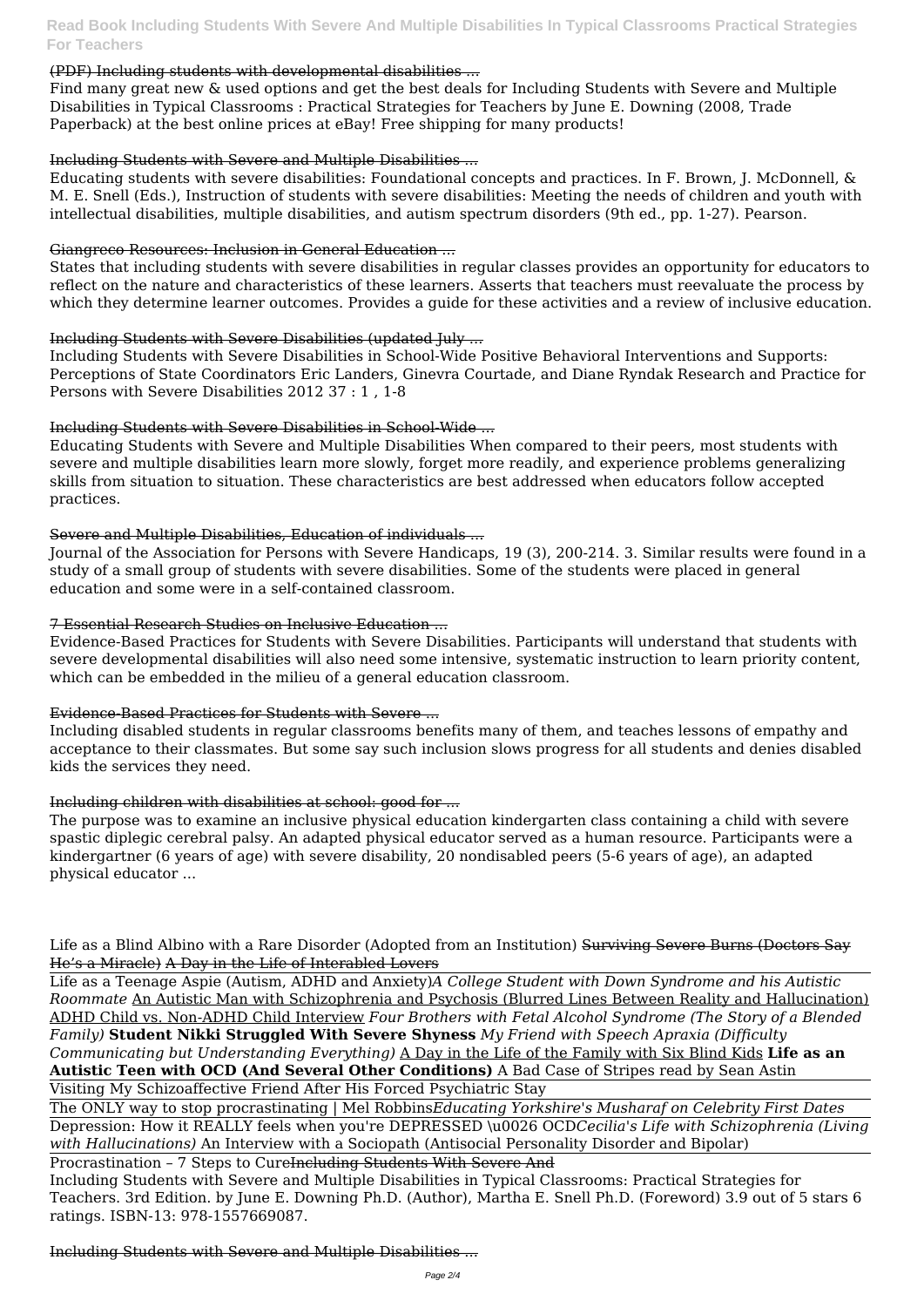Including Students with Severe and Multiple Disabilities in Typical Classrooms (text only) 3rd (Third) edition by June E., Ph.D. Downing Paperback – January 1, 2008 by Ph.D. Downing June E. (Author)

#### Including Students with Severe and Multiple Disabilities ...

The bestselling resource from the most trusted name in special education gets a top-to-bottom update in this new third edition. Revised to reflect the realities of today's K-12 classrooms, this book gives teachers all the latest research-based, practical strategies for fully including students with sensory impairments and cognitive and physical disabilities.

#### Including Students with Severe and Multiple Disabilities ...

Inclusion of students with severe and multiple disabilities involves careful programming and planning, as well as the ability to keep your focus firmly on the job of teaching. This article shares some inclusion tips for teaching students with significant levels of disability.

#### Inclusion for Students with Severe and Multiple ...

part of the education program for all students with disabilities (including students with severe disabilities) should include curricular content and activities that are available to students without disabilities. The GPE content needs to be analyzed to determine whether it is appropriate for a student with

#### Including Students with Severe, Multiple Disabilities in ...

Many children with severe disabilities never have the opportunity to try general physical education (GPE) because their IEP team feels that they will not be successful, will not benefit, or will...

#### (PDF) Including Students with Severe, Multiple ...

Including Students with Severe and Multiple Disabilities in Typical Classrooms: Practical Strategies for Teachers. Downing, June E. – 1996 This book discusses some of the techniques and strategies used by teachers to educate students with severe and multiple disabilities in truly inclusive environments.

States that including students with severe disabilities in regular classes provides an opportunity for educators to reflect on the nature and characteristics of these learners. Asserts that teachers must reevaluate the process by which they determine learner outcomes. Provides a guide for these activities and a review of inclusive education.

#### ERIC - Search Results

Teachers may have students with a range of difficulties, including autism spectrum disorder, moderate and severe learning disabilities, visual impairment, sensory needs and profound and multiple learning disabilities (PMLD). This article outlines some of the ways in which the author has tried to engage learners in the science curriculum, focusing…

Educating Students with Severe and Multiple Disabilities When compared to their peers, most students with severe and multiple disabilities learn more slowly, forget more readily, and experience problems generalizing

# ERIC - Search Results

Parents, teachers, and paraeducators at three inclusive schools were interviewed as part of a qualitative study to investigate perceptions regarding a quality educational program for students with moderate–severe disabilities. Instead of looking at schools engaged in a systematic change process from separate to inclusive education for students with severe disabilities, a major premise of this study was that all students, regardless of ability or disability, were educated together in ...

# Inclusive Education: What Makes it a Good Education for ...

The goal of this review is to examine the educational outcomes of inclusion for students with and without developmental disabilities in the early grades, including studies that have measured both ...

# (PDF) Including students with developmental disabilities ...

Find many great new & used options and get the best deals for Including Students with Severe and Multiple Disabilities in Typical Classrooms : Practical Strategies for Teachers by June E. Downing (2008, Trade Paperback) at the best online prices at eBay! Free shipping for many products!

# Including Students with Severe and Multiple Disabilities ...

Educating students with severe disabilities: Foundational concepts and practices. In F. Brown, J. McDonnell, &

M. E. Snell (Eds.), Instruction of students with severe disabilities: Meeting the needs of children and youth with intellectual disabilities, multiple disabilities, and autism spectrum disorders (9th ed., pp. 1-27). Pearson.

#### Giangreco Resources: Inclusion in General Education ...

#### Including Students with Severe Disabilities (updated July ...

Including Students with Severe Disabilities in School-Wide Positive Behavioral Interventions and Supports: Perceptions of State Coordinators Eric Landers, Ginevra Courtade, and Diane Ryndak Research and Practice for Persons with Severe Disabilities 2012 37 : 1 , 1-8

#### Including Students with Severe Disabilities in School-Wide ...